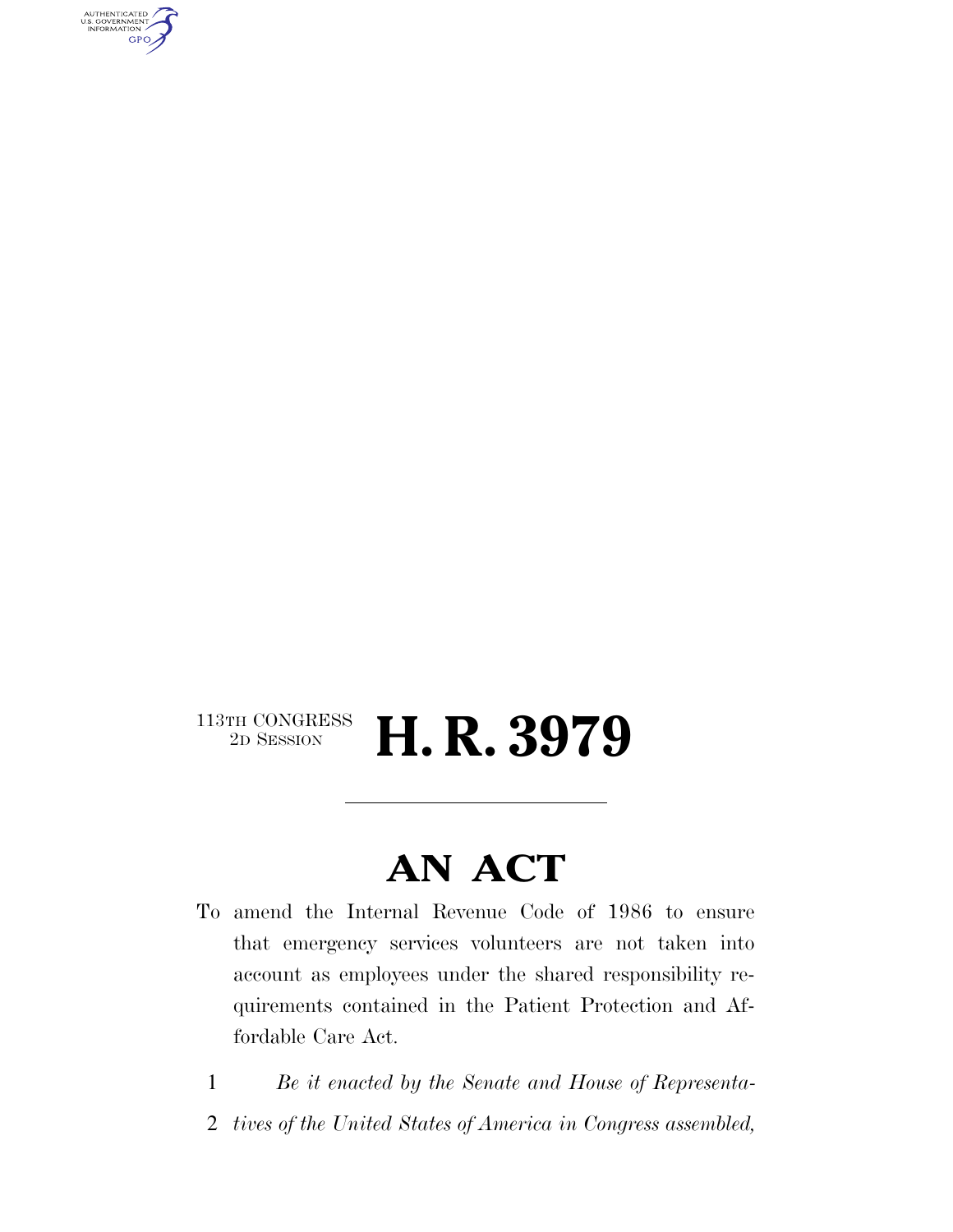#### **SECTION 1. SHORT TITLE.**

 This Act may be cited as the ''Protecting Volunteer Firefighters and Emergency Responders Act of 2014''.

#### **SEC. 2. EMERGENCY SERVICES, GOVERNMENT, AND CER-TAIN NONPROFIT VOLUNTEERS.**

 (a) IN GENERAL.—Section 4980H(c) of the Internal Revenue Code of 1986 is amended by redesignating para- graphs (5), (6), and (7) as paragraphs (6), (7), and (8), respectively, and by inserting after paragraph (4) the fol-lowing new paragraph:

11 <sup>''</sup>(5) SPECIAL RULES FOR CERTAIN EMERGENCY SERVICES, GOVERNMENT, AND NONPROFIT VOLUN-TEERS.—

14 "(A) EMERGENCY SERVICES VOLUN- TEERS.—Qualified services rendered as a bona fide volunteer to an eligible employer shall not be taken into account under this section as service provided by an employee. For purposes of the preceding sentence, the terms 'qualified services', 'bona fide volunteer', and 'eligible em- ployer' shall have the respective meanings given 22 such terms under section 457(e).

23 "(B) CERTAIN OTHER GOVERNMENT AND 24 NONPROFIT VOLUNTEERS.

 ''(I) IN GENERAL.—Services rendered as a bona fide volunteer to a specified em-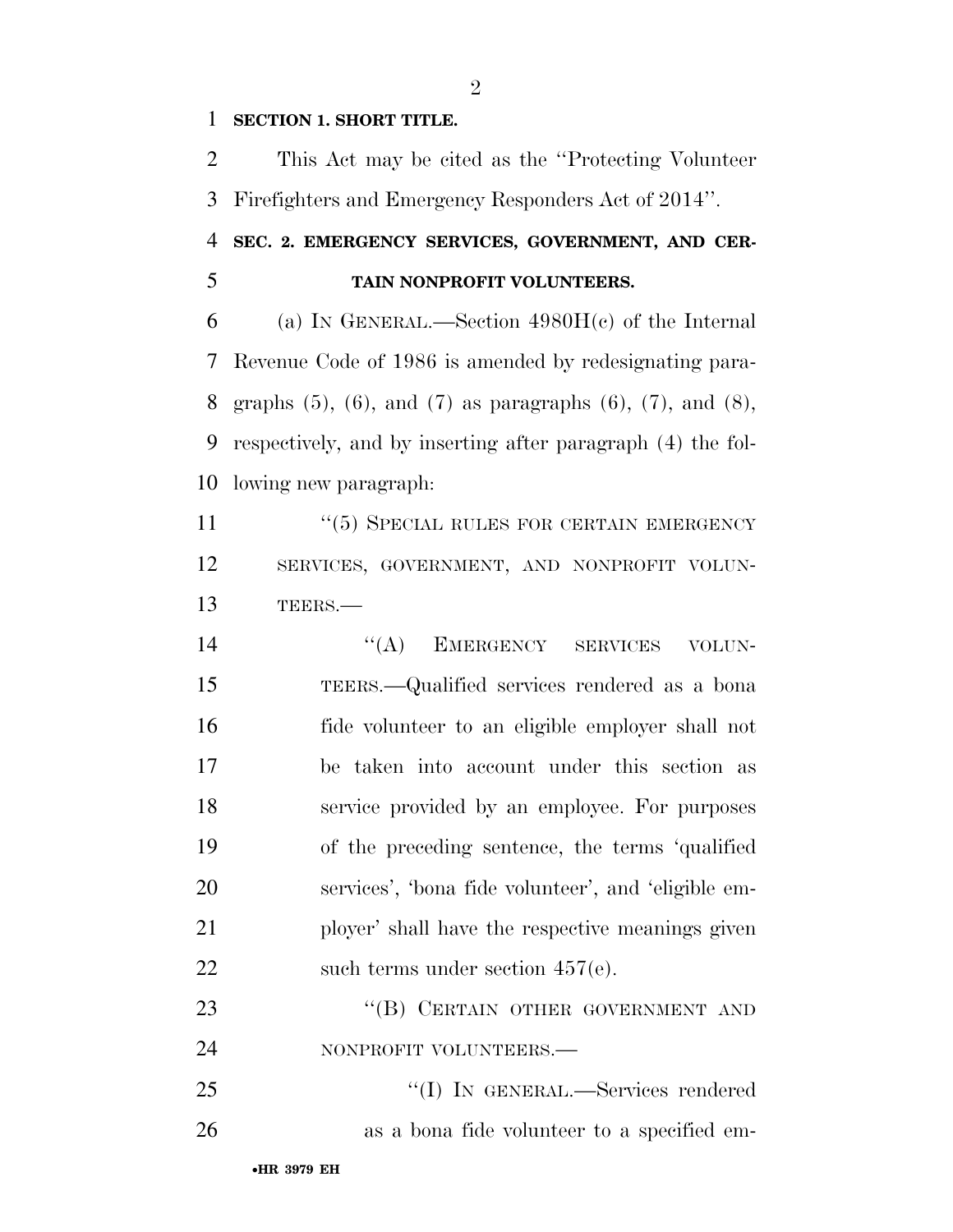| $\mathbf{1}$   | ployer shall not be taken into account     |
|----------------|--------------------------------------------|
| $\overline{2}$ | under this section as service provided by  |
| 3              | an employee.                               |
| $\overline{4}$ | "(ii) BONA FIDE VOLUNTEER.—For             |
| 5              | purposes of this subparagraph, the term    |
| 6              | 'bona fide volunteer' means an employee of |
| 7              | a specified employer whose only compensa-  |
| 8              | tion from such employer is in the form     |
| 9              | $of$ —                                     |
| 10             | $\lq\lq$ reimbursement for (or rea-        |
| 11             | sonable allowance for) reasonable ex-      |
| 12             | penses incurred in the performance of      |
| 13             | services by volunteers, or                 |
| 14             | "(II) reasonable benefits (includ-         |
| 15             | ing length of service awards), and         |
| 16             | nominal fees, customarily paid by          |
| 17             | similar entities in connection with the    |
| 18             | performance of services by volunteers.     |
| 19             | ``(iii)<br>SPECIFIED EMPLOYER.-For         |
| 20             | purposes of this subparagraph, the term    |
| 21             | 'specified employer' means-                |
| 22             | "(I) any government entity, and            |
| 23             | "(II) any organization described           |
| 24             | in section $501(c)$ and exempt from tax    |
| 25             | under section $501(a)$ .                   |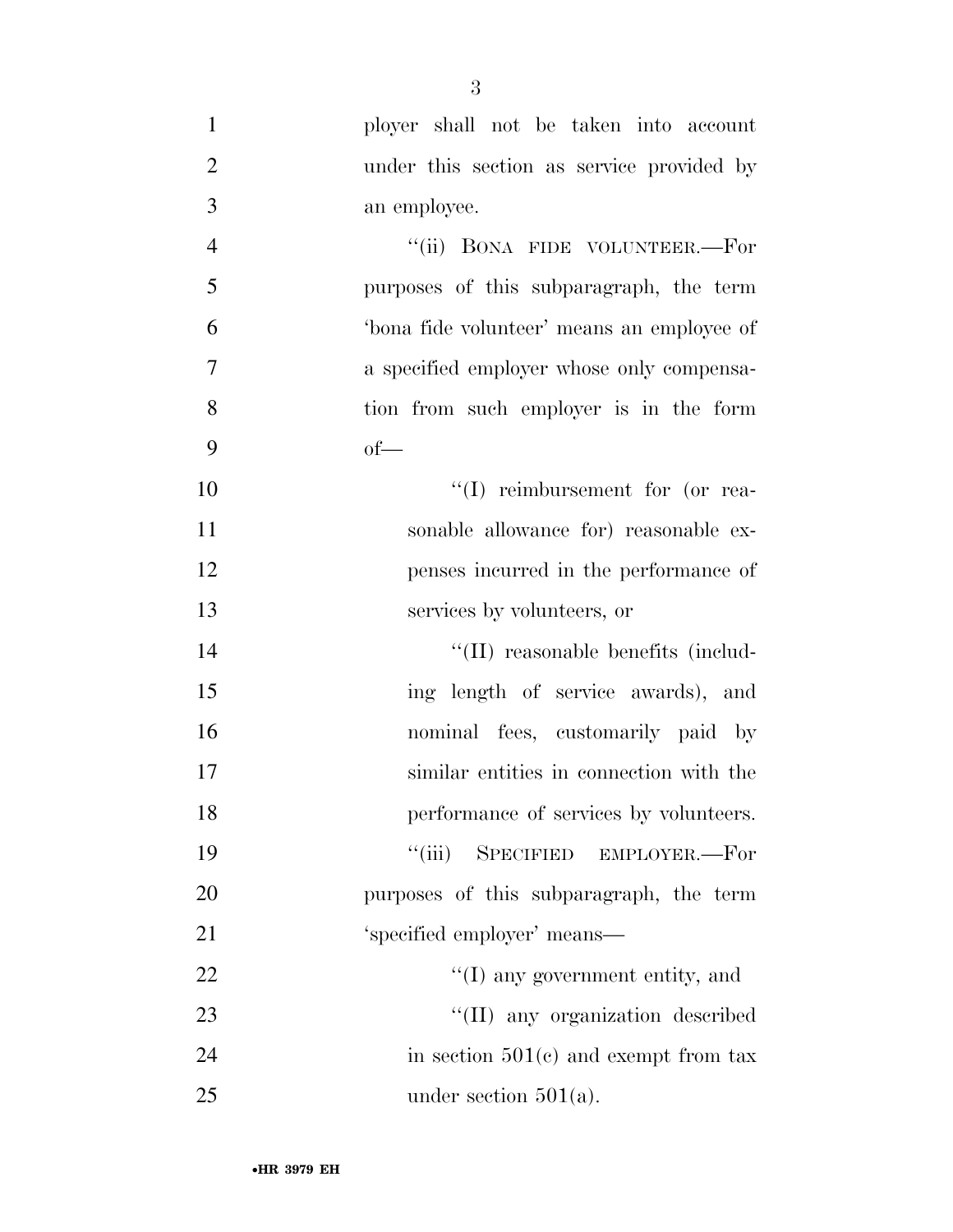1 ''(iv) COORDINATION WITH SUBPARA- GRAPH (A).—This subparagraph shall not fail to apply with respect to services merely because such services are qualified services 5 (as defined in section  $457(e)(11)(C)$ ).". (b) EFFECTIVE DATE.—The amendments made by this section shall apply to months beginning after Decem-ber 31, 2013.

Passed the House of Representatives March 11, 2014.

Attest:

*Clerk.*